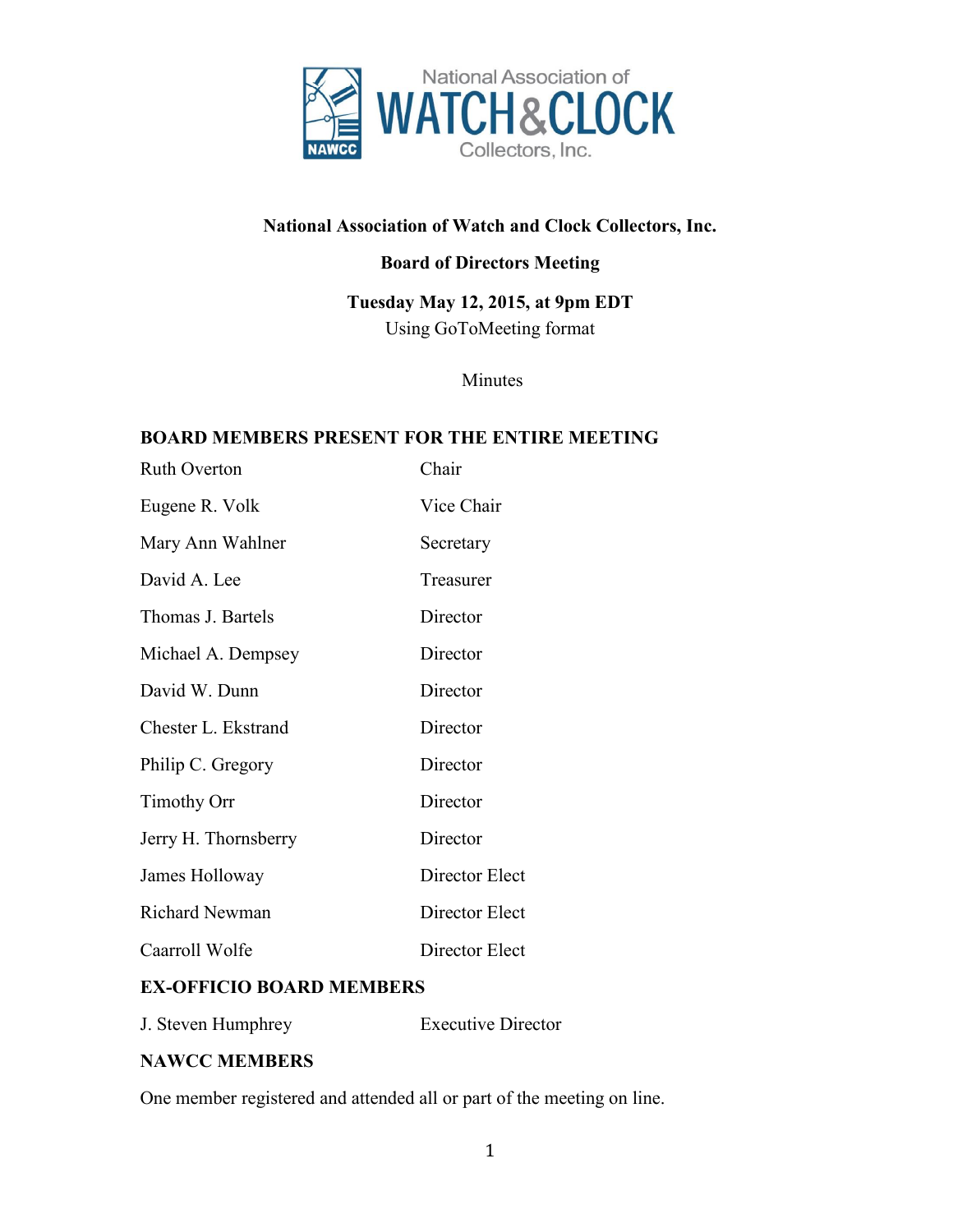# **CALL TO ORDER May 12, 2015**

With a quorum established, Chair Ruth Overton called the meeting of the Board of Directors of the National Association of Watch and Clock Collectors to order at 9:07 pm EDT.

Chair Overton announced that the normal procedures would be in effect for this meeting.

She welcomed the Directors Elect and one member in attendance.

**MOTION:** Made by Secretary Wahlner, seconded by Vice Chair Volk: That the Board approves the agenda, as amended, to include all expected business.

**Motion carried**. Voting Yea: Bartels, Dempsey, Dunn, Ekstrand, Gregory. Lee, Orr, Overton, Thornsberry, Volk, Wahlner. Voting Nay: None: Absent: Goolsby.

**MOTION:** Made by Secretary Wahlner, seconded by Director Thornsberry: That the Board approve the Minutes of the March 2015 Board Meeting.

**Motion carried**. Voting Yea: Bartels, Dempsey, Dunn, Ekstrand, Gregory. Lee, Orr, Overton, Thornsberry, Volk, Wahlner. Voting Nay: None: Absent: Goolsby.

**MOTION:** Made by Secretary Wahlner, seconded by Director Thornsberry: That the Board approve the Minutes of the April 2015 Board Meeting.

**Motion carried**. Voting Yea: Bartels, Dempsey, Dunn, Ekstrand, Gregory. Lee, Orr, Overton, Thornsberry, Volk, Wahlner. Voting Nay: None: Absent: Goolsby.

**MOTION**: Made by Treasurer Lee, seconded by Vice Chairman Volk: That the Board approve a Capital Budget of \$64,100 for FY 2016 of which \$41,300 be taken from the Short Term Investment Fund and \$22,800 from the Museum and Library Investment Fund.

Motion carried. Voting Yea: Bartels, Dempsey, Dunn, Ekstrand, Gregory, Lee, Orr, Overton, Thornsberry, Volk, Wahlner. Voting Nay: None: Absent: Goolsby.

**MOTION:** Made by Treasurer Lee, seconded by Vice Chair Volk: That \$10,000 be allocated from the Short Term Investment Fund to cover the expenses of the Capitol Campaign through June 2015.

**Motion carried**. Voting Yea: Bartels, Dempsey, Dunn, Ekstrand, Gregory. Lee, Orr, Overton, Thornsberry, Volk, Wahlner. Voting Nay: None: Absent: Goolsby.

**MOTION:** Made by Secretary Wahlner, seconded by Vice Chair Volk: That the Board enter Executive Session for the purpose of discussing a personnel matter. The executive Session immediately convened at 10:07pm EDT. The Executive Session was concluded at 10:30pm EDT

And the meeting returned to open session. The Chair reported that no motions were made or action taken in the Executive Session.